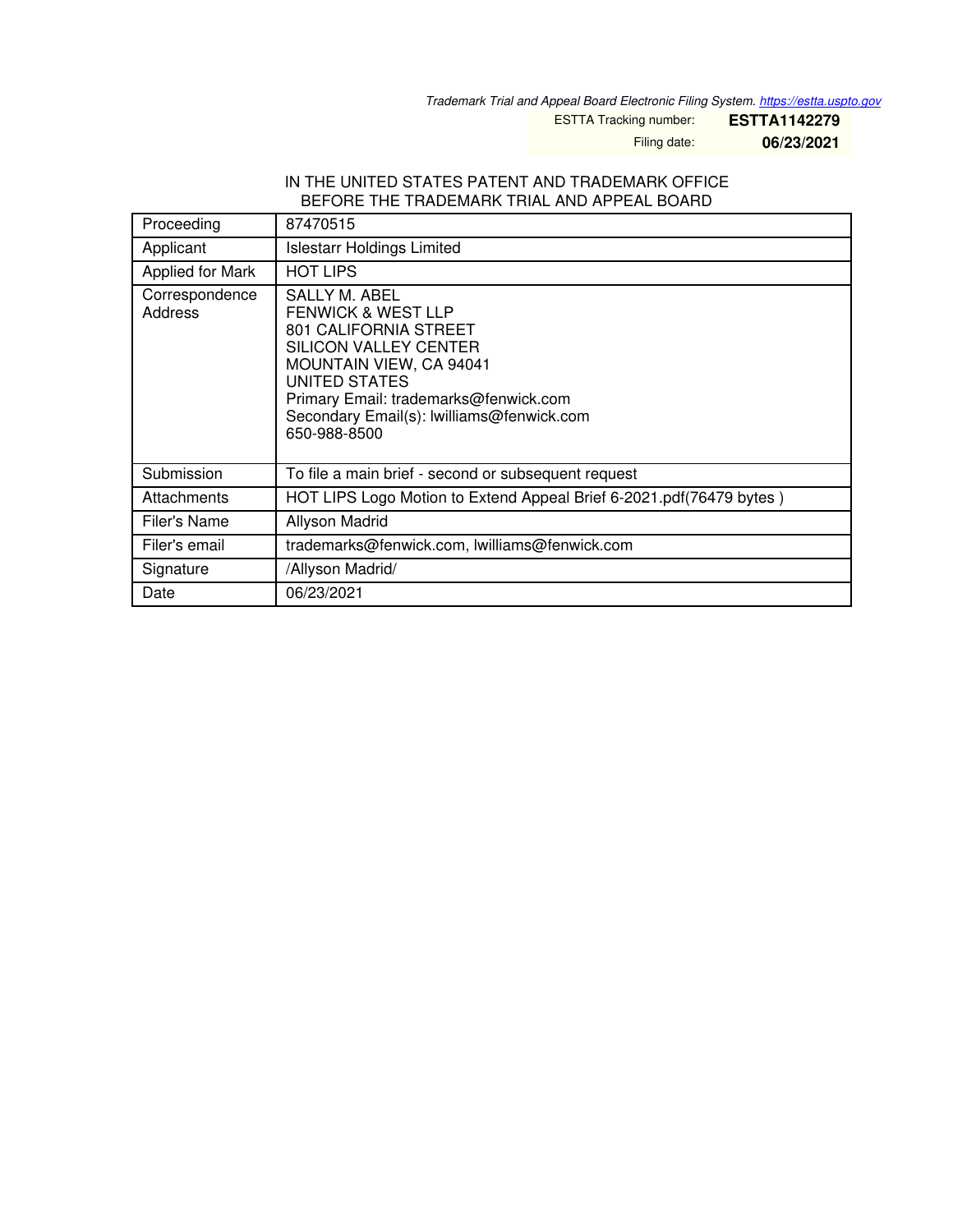## **IN THE UNITED STATES PATENT AND TRADEMARK OFFICE**

# **BEFORE THE TRADEMARK TRIAL AND APPEAL BOARD**

In re: Islestarr Holdings Limited

Serial No.: 87/470,515

Appellant: Islestarr Holdings Limited

Application Filed: May 31, 2017

Mark: HOT LIPS

Atty/Docket No: 29603-70122

International Class: 9, 14, 16

Law Office: 113

Examining Attorney: Kevin G. Crennan

## **APPLICANT'S MOTION TO EXTEND**

### **APPLICANT'S DEADLINE FOR FILING ITS APPEAL BRIEF**

Applicant Islestarr Holdings Limited ("Applicant") by and through its counsel, respectfully moves this Board to grant Applicant a sixty (60) day extension of its deadline for filing its Appeal Brief in the above-referenced Ex Parte Appeal. Applicant filed its Request for Reconsideration After Final Action on August 28, 2020. Applicant was then granted a ninety (90) day extension to file its Appeal Brief based on ongoing consent negotiations with the cited Registrants, and a further sixty (60) day extension to prepare the requisite consent documents. Accordingly, Applicant is required to file its Appeal Brief on June 30, 2021, pursuant to Trademark Rule 2.142 (b) (1). Applicant requests that this deadline be extended for sixty (60) additional days, such that its Appeal Brief would be due on August 30, 2021.